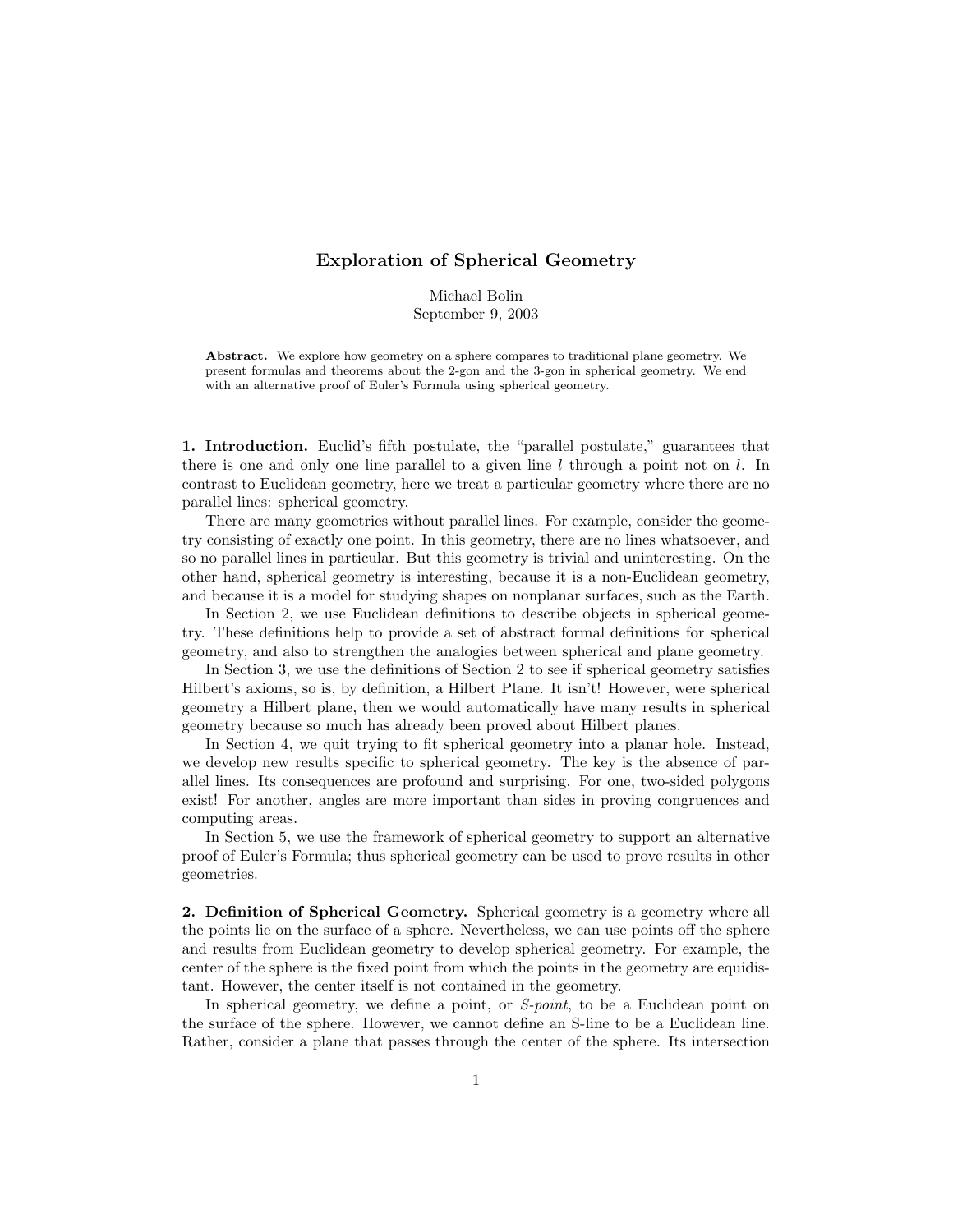with the sphere is a circle—indeed, a *great circle*, that is, a circle whose diameter is equal to the sphere's. We define an S-line to be a great circle.

Consider two distinct planes that contain the center of the sphere. Because the two planes intersect, they must intersect in a Euclidean line. Because this line passes through the center of the sphere, it must also pass through the surface of the sphere in two S-points. As these two S-points are like the opposite poles on Earth, we call them antipodal points.

Antipodal points are often treated as a special case of a pair of S-points. Because any pair of S-lines is formed by distinct planes that contain the center of the sphere, any two distinct S-lines intersect in two antipodal points. Recall that parallel lines are defined as lines that do not intersect; thus, there are no parallel lines in spherical geometry.

Consider S-points A, B, and C that lie on less than half an S-line. Consider their respective projections from the center of the sphere to Euclidean points  $A'$ ,  $B'$ , and  $C'$ in a plane p that does not contain the center. The points  $A', B'$ , and  $C'$  are collinear in p. We say that the S-point B is between S-points A and C, and write  $A * B * C$  or  $C * B * A$ , if B' is between A' and C' in p.

Admittedly, our notion of betweenness in spherical geometry differs from the intuitive notion. For example, even though we may expect that an S-point equidistant from two antipodal points is considered to be between them, it is not because the three S-points do not lie in less than half an S-line. In this sense, the definition of betweenness in spherical geometry is weak, but betweenness is a difficult concept to define in a geometry that mostly revolves around circles. Nevertheless, we need a definition of betweenness to make sense of Hilbert's third axiom about congruence of line segments.

An *S*-segment is an arc of a great circle whose length is less than half the circumference of the great circle. So an S-segment is determined by its endpoints. These endpoints cannot be antipodal because of the restriction on the length of the S-segment.

Consider an S-line l and two distinct S-points  $A$ ,  $B$  on it, and another S-line  $m$  and two distinct S-points  $C, D$  on it. The S-lines l and m may be the same. If the chord connecting A and B is congruent to the chord connecting C and D, then the S-segments AB and CD are called *congruent*. Clearly, two S-segments are congruent exactly when their arcs are congruent.

An S-angle is analogous to a plane angle in Euclidean geometry in that it fits Euclid's definition, given in  $[3]$ : "[An angle is] the inclination to one another of two lines ... which meet one another and do not lie in a straight line." More precisely, we define the *S-angle* formed by the intersection of two distinct S-lines as the angle in the plane formed by the tangent lines of the S-lines. Two S-angles are said to be congruent if the angles of their tangents are congruent.

3. Hilbert's Axioms. Unfortunately, spherical geometry does not satisfy Hilbert's axioms, so we cannot always apply the theory of the Hilbert plane to spherical geometry. In this section, we determine which axioms hold and why the others do not.

First, we recall Hilbert's axioms for a geometry from [1, pp. 66, 73–74, 82, 90–91]. Hilbert's axioms of incidence are as follows:

- (I1) Any two distinct points lie on a unique line.
- (I2) Every line contains at least two points.
- (I3) There exist three noncollinear points.

Not all of Hilbert's axioms hold in spherical geometry. Notably, (I1) does not. Indeed, any two antipodal points lie on infinitely many distinct S-lines. However, any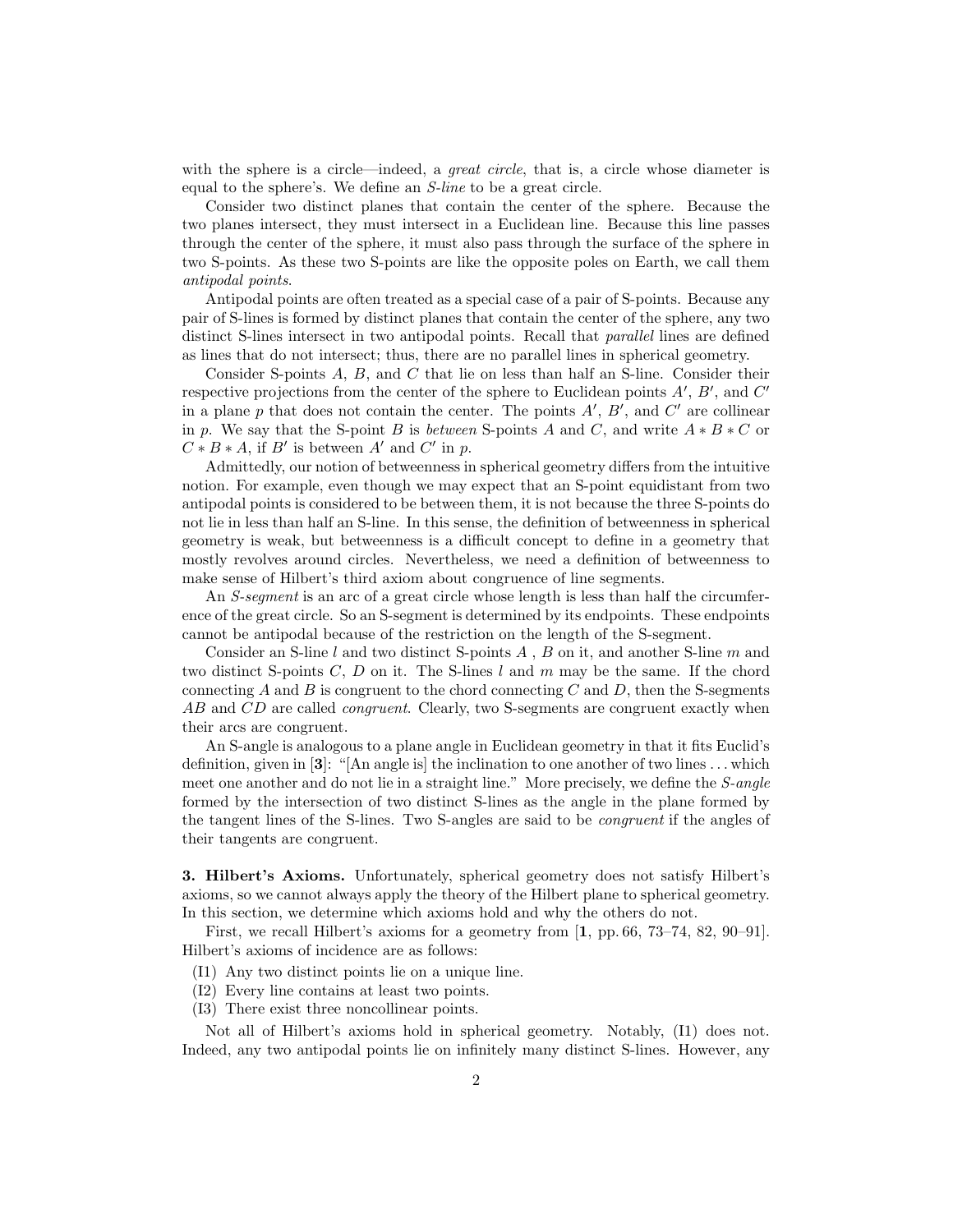other two points do lie on a unique S-line. Nevertheless, the shortest path between any two S-points is an S-line. Ironically, (I1) is one of the simplest axioms of Euclidean geometry.

The remaining two axioms of incidence, (I2) and (I3), do hold in spherical geometry. The second axiom holds because every S-line in spherical geometry is a circle, which contains infinitely many S-points.

The third axiom holds too. Indeed, consider three distinct S-lines where each pair is perpendicular. The three S-lines divide the sphere into eight equal triangular regions, where the corners of each region are three noncollinear S-points. But note that, given any two antipodal S-points, every third S-point is colinear with them.

Hilbert's axioms of betweenness are as follows:

- (B1) If  $A * B * C$ , then A, B, C are three distinct points on a line, and also  $C * B * A$ .
- (B2) For any two distinct points A and B, there exists a point C such that  $A * B * C$ .
- (B3) Given three distinct points on a line, exactly one is between the other two.
- (B4) Let  $A, B, C$  be three noncollinear points, and l a line not containing any of them. If  $l$  contains a point lying between  $A$  and  $B$ , then  $l$  must also contain either a point lying between  $A$  and  $C$ , or a point lying between  $B$  and  $C$ , but not both.

Although our definition of betweenness is weak, (B1) does hold. Indeed, three points that exhibit betweenness are collinear by definition. We also have that  $A * B * C$  is equivalent to  $C * B * A$  by definition.

However, (B2) fails under our definition of betweenness. Indeed, if A and B are antipodal points, then there is no S-point C such that  $A * B * C$  because A and B do not lie on less than half an S-line.

Not surprisingly, (B3) fails as well owing to antipodal points. Indeed, given three distinct S-points where two are antipodal, the third cannot lie between the other two because the three do not lie on less than half an S-line.

The failure of (B3) yields some counterintuitive results. For example, consider four points A, B, C, D lying in order on an S-line with A and D antipodal. Then  $A * B * C$ and  $B * C * D$  hold, but  $A * B * D$  and  $A * C * D$  fail.

Strictly speaking,  $(B4)$  holds: if the S-line l intersects S-segment AB at D, then it intersects either S-segment AC or S-segment BC. However, let n be the S-segment not intersected by l. Then the S-line m that contains n has two points in common with l, but neither of these two points is on n.

Given the difficulties involving betweenness, it is a wonder why we try to define it at all, or at least in this manner. However, Axiom (C3), stated below, requires a definition of betweenness, so some definition of betweenness is necessary to discuss it. Our definition takes advantage of the Euclidean definition of betweenness to formalize a property that obviously is difficult to describe.

Hilbert's axioms of congruence ( $\cong$ ) are as follows:

- (C1) Given a line segment  $AB$ , and given a ray r originating at a point C, there exists a unique point D on r such that  $AB \cong CD$ .
- (C2) If  $AB \cong CD$  and  $AB \cong EF$ , then  $CD \cong EF$ . Every line segment is congruent to itself.
- (C3) Given three colinear points A, B, and C satisfying  $A * B * C$ , and three further colinear points D, E, and F satisfying  $D * E * F$ , if  $AB \cong DE$  and  $BC \cong EF$ , then  $AC \cong DF$ .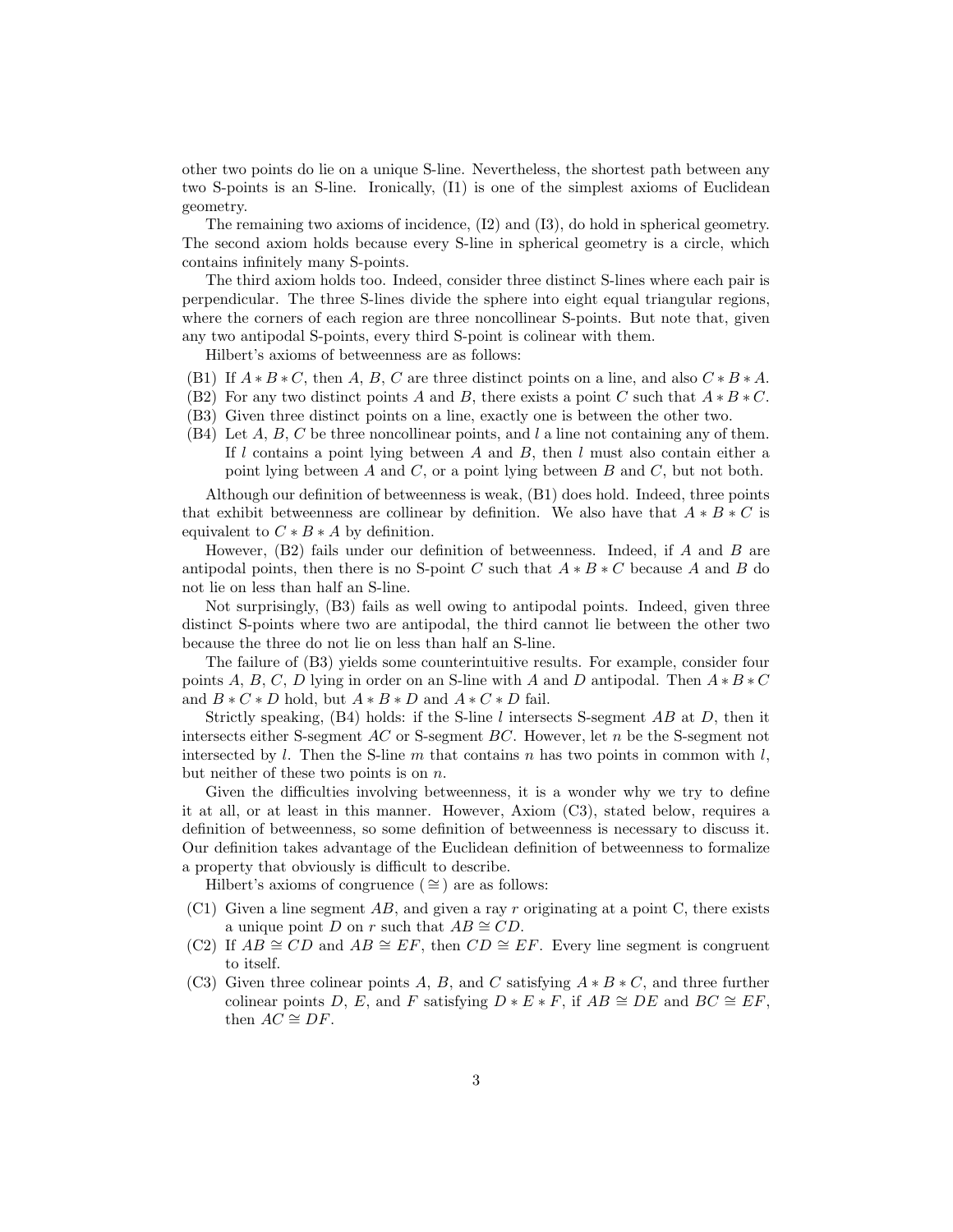- (C4) Given an angle  $\angle BAC$  and a ray DF, there exists a unique ray DE on a given side of the line DF such that  $\angle BAC \cong \angle EDF$ .
- (C5) For any three angles  $\alpha$ ,  $\beta$ , and  $\gamma$ , if  $\alpha \cong \beta$  and  $\alpha \cong \gamma$ , then  $\beta \cong \gamma$ . Every angle is congruent to itself.
- (C6) Given triangles ABC and DEF, suppose that  $AB \cong DE$  and  $AC \cong DF$ , and that  $\angle BAC \cong \angle EDF$ . Then the two triangles are congruent, namely  $BC \cong EF$ , and also  $\angle ABC \cong DEF$  and  $\angle ACB \cong \angle DFE$ .

Axioms (C1)–(C3) hold in spherical geometry. For (C1), consider the Euclidean line segment that connects  $A$  and  $B$ . Construct a sphere with center at  $C$  and the segment as its radius. The point where the sphere first intersects  $r$  is  $D$ . Indeed,  $D$  lies on  $r$ , and the chord from  $C$  to  $D$  is congruent to the chord from  $A$  to  $B$ . Because the chords are congruent, S-line  $AB$  is congruent to S-line  $CD$ . If D did not exist, then the sphere about C and the sphere containing C would not intersect, so the chord connecting  $A$  to B would have to be larger than the diameter of the sphere on which A, B, and C lie; this situation is clearly impossible.

For  $(C2)$ , note that the chord connecting A to B is congruent to the chord connecting  $C$  to  $D$ . Similarly, the chord connecting  $A$  to  $B$  is congruent to the chord connecting E to F. From transitivity, it follows that the chord connecting C to D is congruent to the chord connecting E to F. So, by definition,  $CD \cong EF$ . Additionally, because the chord adjoining a segment is congruent to itself, every line segment is congruent to itself in spherical geometry.

As mentioned above, (C3) depends on the definition of betweenness. By hypotheses,  $AB \cong DE$  and  $BC \cong EF$ . Because A, B, C, D, E, and F are points on some sphere whose center is  $O$ , say, and because all radii of a sphere are congruent, it follows that

$$
OA \cong OB \cong OC \cong OD \cong OE \cong OF.
$$

By the side-side-side congruence theorem (SSS), we have  $\triangle OAB \cong \triangle ODE$  and  $\triangle OBC \cong \triangle OEF$  where  $\triangle XYZ$  denotes the Euclidean triangle determined by any three distinct points  $X, Y$ , and  $Z$ . Hence,

$$
\angle ABO + \angle CBO = \angle ABC,
$$
  
\n
$$
\cong \angle DEO + \angle FEO,
$$
  
\n
$$
= \angle DEF.
$$

Because  $\angle ABC \cong \angle DEF$ , it follows that  $\triangle ABC \cong \triangle DEF$  by the side-angle-side congruence theorem (SAS). It follows that  $AC \cong DF$ . So S-line AC is congruent to S-line DF.

As is the case for Hilbert's axioms on the congruence of segments, his axioms on the congruence of angles hold in spherical geometry. Once again, we use our definitions of congruence and Euclidean geometry to show that the axioms hold.

For (C4), take angle  $\angle BAC$  and project it onto the tangent plane at A. Project points  $D$  and  $F$  onto the tangent plane at  $D$ , choose a side of  $DF$ , and draw the projected angle  $\angle BAC$  along DF opening up in the chosen side of DF. Project the new angle onto the sphere. This angle is congruent to  $\angle BAC$  because their projections on the tangent plane are congruent by construction.

As expected, transitivity holds similarly for congruence of angles. If  $\alpha \cong \beta$ , then the projected angles on the tangent planes to the sphere at their vertices are congruent.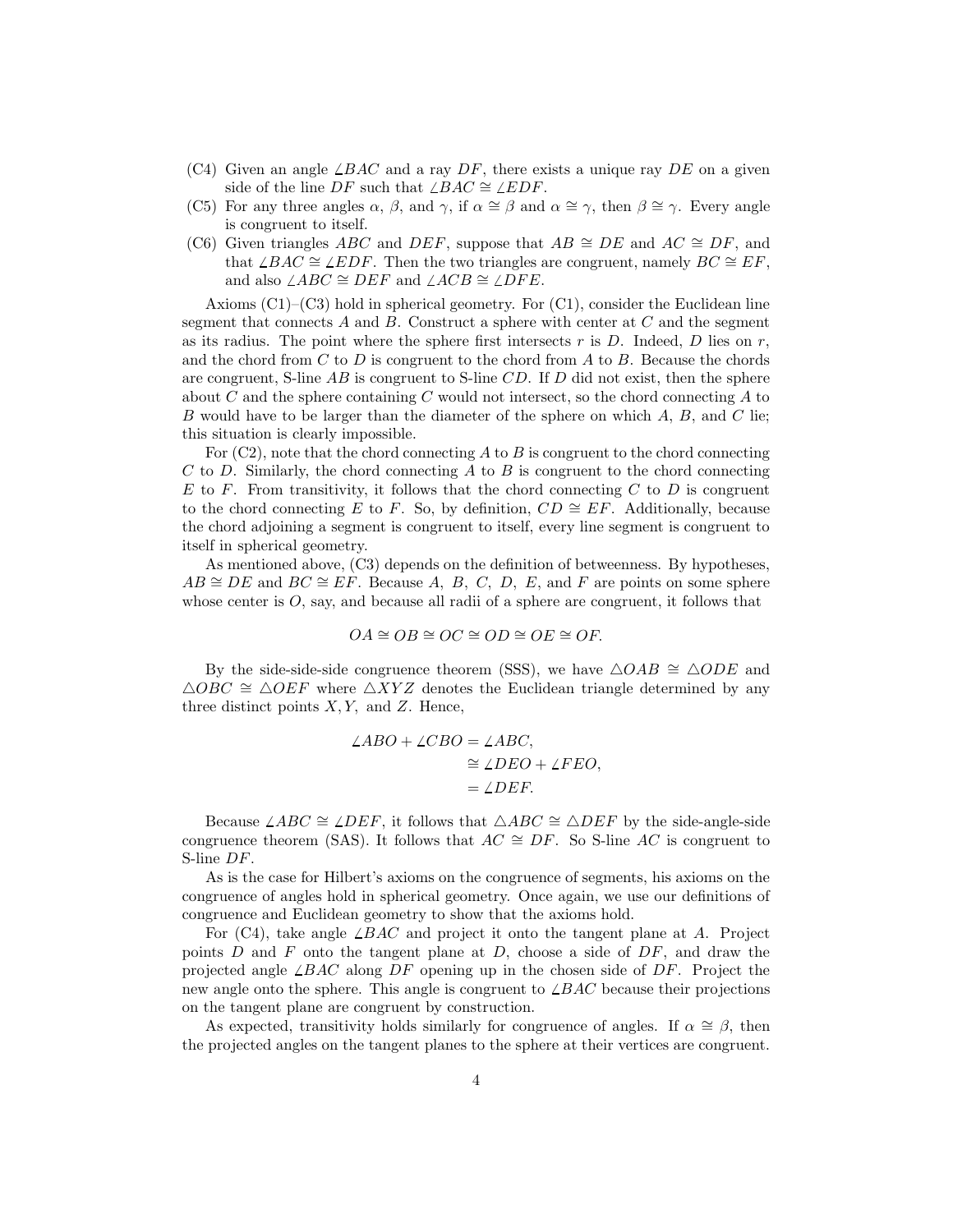Similarly, if  $\alpha \cong \gamma$ , then the projected angles on the tangent planes to the sphere at their vertices are also congruent. By transitivity, these angles are equal to one another. Therefore,  $\beta \cong \gamma$ . Additionally, because, for an angle on the sphere, the projected angle on the tangent plane is congruent to itself, every angle is congruent to itself.

The final congruence axiom (C6) is essential for proving theorems about the congruence of triangles, and is also sometimes referred to as the side-angle-side axiom (SAS). By hypothesis, the projected angles at  $A$  and  $D$  are congruent. Because S-line  $AB$  is congruent to S-line  $DE$ , and S-line AC is congruent to S-line  $DF$ , the projections of these lines are also congruent in the tangent plane. Hence, in the tangent plane, the projected triangles of ABC and DEF are congruent by SAS. Because the projected angles are congruent,  $\angle ABC \cong \angle DEF$  and  $\angle ACB \cong \angle DFE$ . It also follows that the projections of S-lines BC and EF are congruent; so their chords are congruent. Therefore, the congruence of the S-lines themselves are congruent.

4. Polygons in Spherical Geometry. Polygons in spherical geometry are analogous to those in Euclidean geometry in that they are figures made of line segments; however, there are vast differences in the theorems about their congruence and their angle sums.

In Euclidean geometry, a polygon must have at least three sides, but not in spherical geometry, where we have the 2-sided lune. A lune is a polygon formed by two half-S-lines with common endpoints, its (antipodal) vertices.

A lune has two equal angles, which sit at its two vertices. And these angles determine the lune, up to congruence. The two sides have the same length, namely,  $\pi R$  on a sphere with radius  $R$ . So any two lunes have sides of the same length; in particular, congruent sides do not mean congruent lunes.

As expected, a spherical triangle has three sides. Consider the corresponding three S-lines—they form eight spherical triangles. Suppose the S-lines arise from three perpendicular planes that intersect at the center of the sphere. Then any two of the S-lines are also perpendicular. Thus, the eight congruent triangles have three right angles. Hence, in each triangle, the angles sum to 270°. Clearly, this situation is different from that in Euclidean geometry, where the sum of the angles of any triangle is  $180^\circ$ . But there is an analogous statement, which is given in Theorem 4-1.

**Theorem 4-1** (Girard's Theorem). Let  $T$  be a spherical triangle on a sphere of radius R. Then, in radians, the sum of the angles is equal to

 $\pi + \operatorname{area}(T)/R^2$ .

*Proof:* We present the proof in [4]. Figure 4-1 shows T and its opposite triangle  $T'$ .



Figure 4-1. Spherical Triangle T.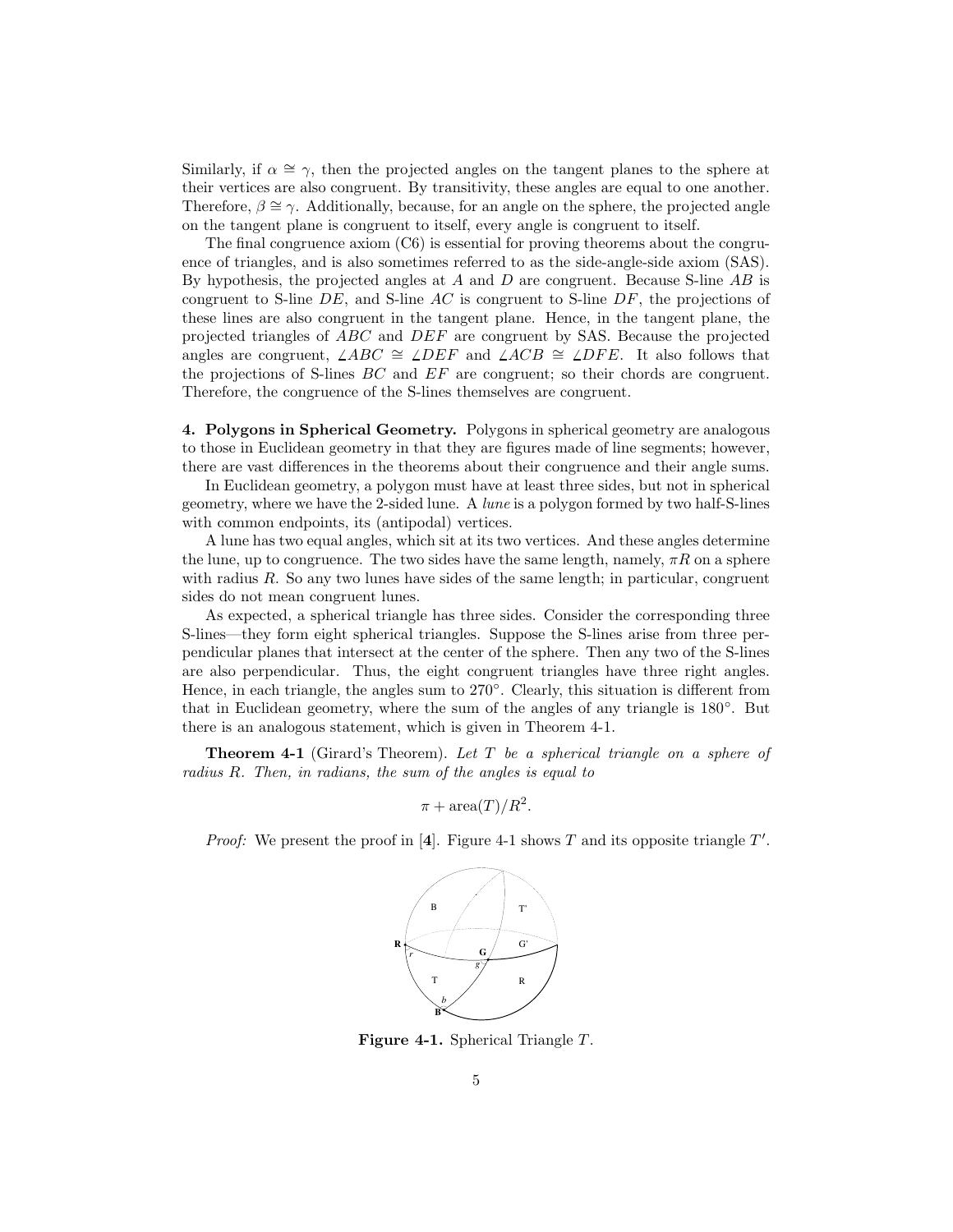It also shows the spherical triangles  $R, G', B$ , which come out of the page, and their opposites R, G', B. Let  $\mathbf{R}, \mathbf{G}, \mathbf{B}$  be the vertices of T opposite the sides that border R, G, B. Let r, g, b be the angles at these vertices. Let  $L_r, L_g, L_b$  be the lunes composed of T and R, of T and G, and of T and B. Although this labelling may be confusing, the web site [4] has the figure in a color Java applet, which allows us to rotate the sphere. Accompanied by the applet, the proof may be easier to follow; so the same notation is used here.

For simplicity, use the same symbol to denote both a figure and its area. Then summing the areas of all six lunes, we get

$$
L_r + L_g + L_b + L'_r + L'_g + L'_b = (T + R) + (T + G) + (T + B)
$$
  
+ 
$$
+ (T' + R') + (T' + G') + (T + B')
$$
  
= 
$$
(T + R + G + B + T' + R' + G' + B')
$$
  
+ 
$$
(T + T + T' + T')
$$
  
= area(sphere) + 2T + 2T'.

The area of a sphere is  $4\pi R^2$ . Hence the area of a lune is  $a/2\pi \cdot 4\pi R^2$ , or  $2R^2a$ , where a is the angle of the lune, as  $a/2\pi$  is the fraction of the sphere that the lune occupies. Plugging into the first and last lines above, we get

$$
2R^2r + 2R^2g + 2R^2b + 2R^2r + 2R^2g + 2R^2b = 4R^2(r + g + b)
$$
  
=  $4\pi R^2 + 2T + 2T'.$ 

Now,  $T$  and  $T'$  are images of each other under the antipodal map. It is an isometry. So T and T' have the same area. Dviding by  $4R^2$  now yields the assertion.

Owing to Girard's Theorem, the sum of the angles of a triangle must always be greater than 180 $^{\circ}$ , because area $(T)/R^2$  is always positive.

Rewriting the formula in Girard's Theorem, we obtain Girard's Formula for the area of a spherical triangle:

$$
\operatorname{area}(T) = R^2(r + g + b - \pi).
$$

Note that the area depends on the angles, rather than on the length and height of the triangle as in Euclidean geometry. Also note that triangles with congruent angles have the same area.

In fact, angle-angle-angle (AAA) congruence implies congruence of the spherical triangles themselves; whereas, in Euclidean geometry, AAA only implies similarity. Indeed, consider the triangles ABC and AB'C' in Figure 4-2. Assume  $\angle BCA \cong \angle B'C'A$ 



Figure 4-2. Proof of AAA.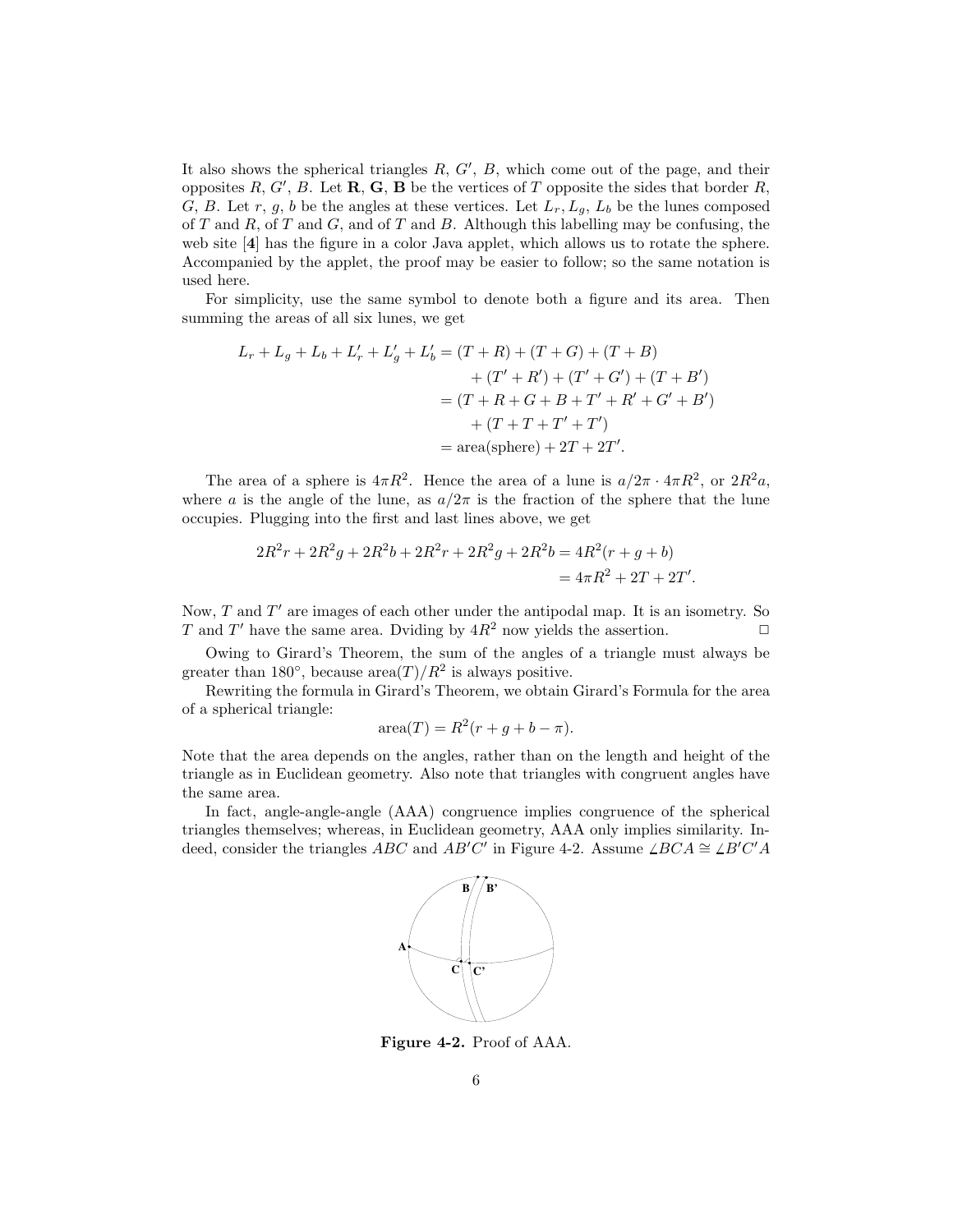and  $\angle ABC \cong \angle AB'C'$ . Then, by Girard's Theorem, the two spherical triangles have the same area. Hence they coincide.

The congruence theorems SAS, ASA, and SSS are also valid in spherical geometry; see [2] for proofs. In Euclidean geometry, because the sum of the angles is a constant, ASA implies AAS: if two triangles have two consecutive angles congruent and also a side not contained by the two angles congruent, then the third angles of the triangle must also be congruent, and enclose the congruent side; so the triangles are congruent by ASA. Yet the sum of the angles is not constant in spherical geometry; so it is not surprising that AAS does not hold.

For example, consider the spherical triangles  $PAB$  and  $PAB'$  in Figure 4-3. Angles



Figure 4-3. Why AAS and SSA Fail.

 $\angle PAB$ ,  $\angle PBA$ , and  $\angle PB'A$  are all right angles. The S-segments PB and PB' are both  $1/4$  of the circumference of the sphere, so they are congruent. Thus  $PAB$  and  $PAB'$ satisfy the hypotheses of AAS, yet they are clearly not congruent, because the area of  $PAB$  is strictly less than that of  $PAB'$ , as one is contained within the other.

In addition, SSA also fails in spherical geometry. For example, again refer to Figure 4-3. Note that  $PA \cong PA$  and  $PB \cong PB'$  as before, and that triangles PAB and PAB<sup> $\prime$ </sup> share right angle PAB. We have already shown that triangle PAB is not congruent to triangle  $PAB'$ .

5. Euler's Formula. Consider a convex polyhedron  $P$  with  $V$  vertices,  $E$  edges, and F faces. Euler proved that

$$
V - E + F = 2.
$$

It is possible to extend Girard's Theorem to spherical polygons and then to derive Euler's result in an alternative manner. We present such a proof, following Polking [4].

In Euclidean geometry, the sum of the angles in a convex  $n$ -gon is  $(n-2)\pi$  radians. Indeed, any n-gon can be divided into  $n-2$  triangles by drawing lines from one vertex of the polygon to the other nonadjacent vertices as shown in Figure 5-1. The sum of the



Figure 5-1. Dissecting a polygon into triangles.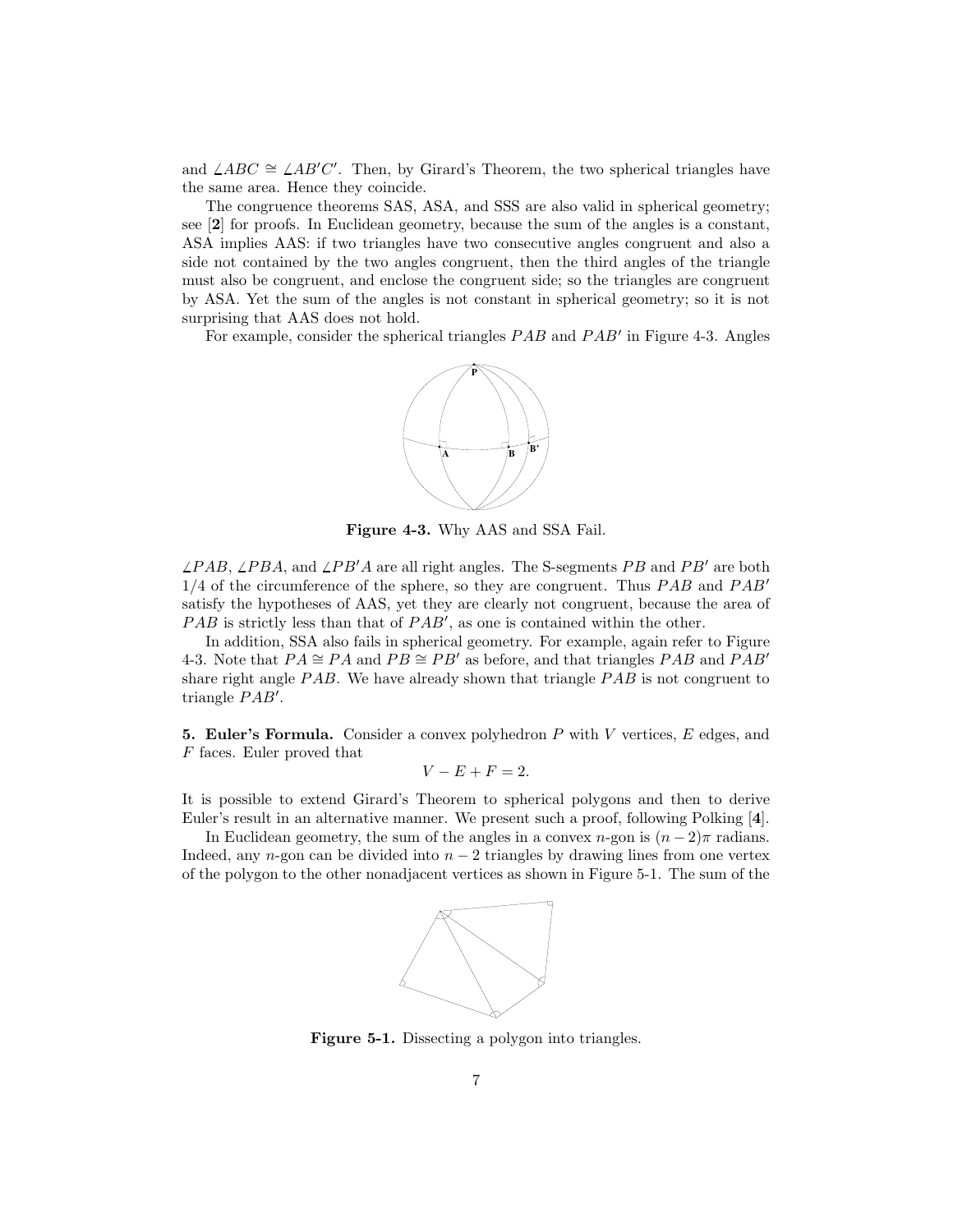angles of these triangles is the sum of the angles of the entire polygon. Since the sum of the angles in each triangle is  $\pi$  radians, the sum of all of the angles in the polygon is  $(n-2)\pi$  radians. Applying the same idea to spherical polygons, we get

$$
\sum \left(\text{angles of the } n\text{-gon}\right) = (n-2)\pi + \frac{1}{R^2} \cdot \left(\text{area of the } n\text{-gon}\right)n. \tag{5-1}
$$

Let  $C$  be point in the interior of the given polyhedron  $P$ . Then we can construct a sphere centered at  $C$  that is large enough to contain  $P$  entirely, such as the one shown in Figure 5-2. Draw a line from  $C$  through each vertex of  $P$ , and find its intersection



Figure 5-2. Polyhedron inside a sphere.

with the surface of the sphere. Connect these projected points on the sphere as they are connected in  $P$ , thus carving the sphere into various spherical polygons  $Q_i$ , each of which corresponds to a face of  $P$ . Say  $Q_i$  has  $e_i$  sides.

Using Formula (5-1), we get

$$
\sum_{i=1}^{F} \text{(sum of angles of } Q_i\text{)} = \sum_{i=1}^{F} (e_i - 2)\pi + \frac{1}{R^2} \sum_{i=1}^{F} \text{area } Q_i.
$$

because the sum of the angles around every vertex is  $2\pi$ , we have

$$
2\pi V = \sum_{i=1}^{F} (e_i - 2)\pi + \frac{1}{R^2} \sum_{i=1}^{F} \text{area } Q_i.
$$

Since the spherical polygons cover the sphere, which has area  $4\pi R^2$ , we obtain

$$
2\pi V = \sum_{i=1}^{F} (e_i - 2)\pi + 4\pi
$$
  
= 
$$
\sum_{i=1}^{F} e_i \pi - \sum_{i=1}^{F} 2\pi + 4\pi.
$$